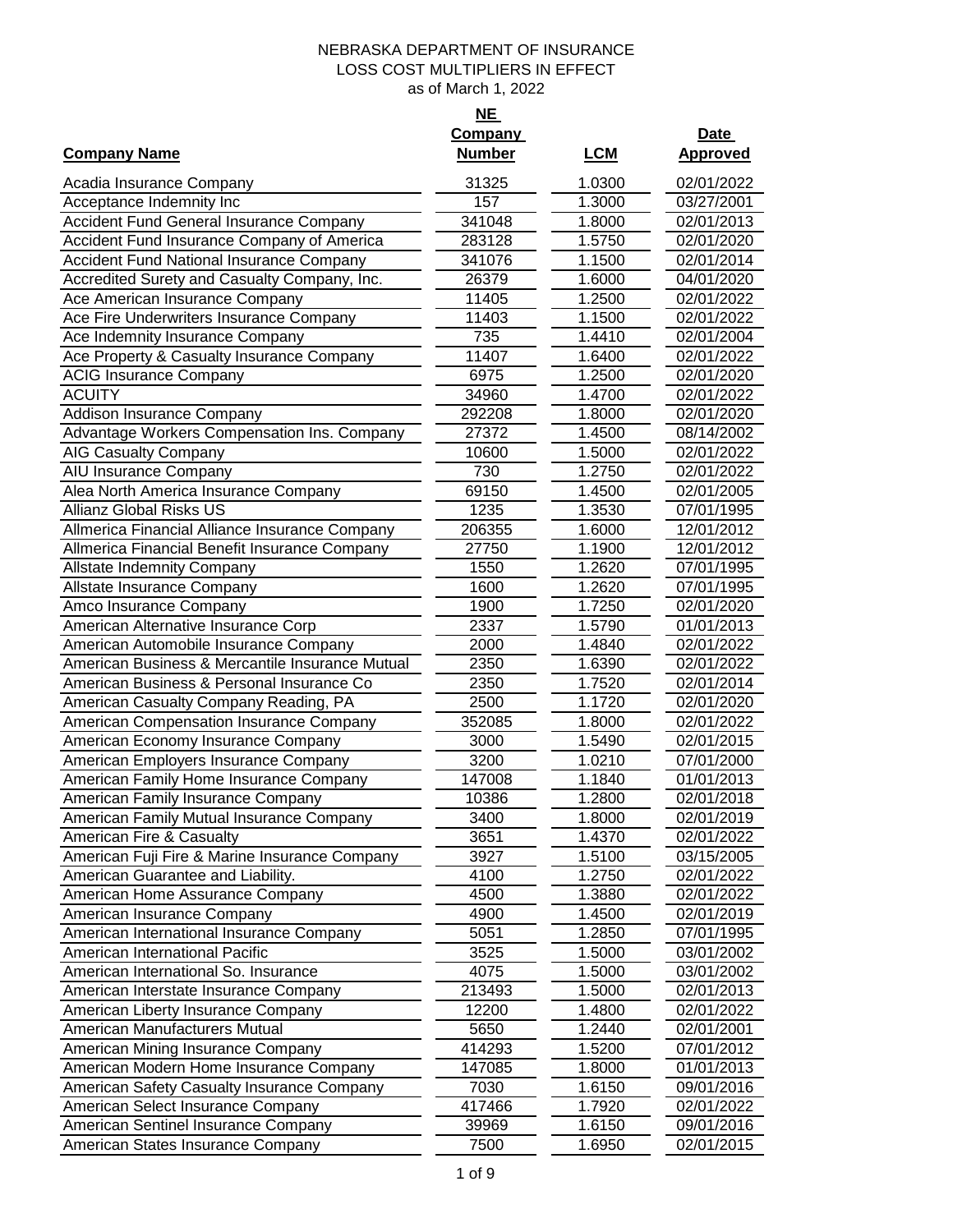|                                                   | <b>Company</b> |            | Date            |  |
|---------------------------------------------------|----------------|------------|-----------------|--|
| <b>Company Name</b>                               | <b>Number</b>  | <b>LCM</b> | <b>Approved</b> |  |
| American States Insurance Company of TX           | 7525           | 1.3910     | 04/01/2002      |  |
| American Zurich Insurance Company                 | 8065           | 1.0500     | 02/01/2022      |  |
| Amerisure Insurance Company                       | 393418         | 1.4000     | 02/01/2013      |  |
| Amerisure Mutual Insurance Company                | 45175          | 1.8000     | 02/01/2013      |  |
| Amerisure Partners Insurance Company              | 152199         | 1.0000     | 02/01/2013      |  |
| AmGUARD Insurance Company                         | 151491         | 1.3500     | 02/01/2013      |  |
| AmTrust Insurance Company of Kansas               | 15954          | 1.5500     | 08/01/2016      |  |
| Arch Indemnity Insurance Company                  | 30830          | 1.1250     | 01/01/2020      |  |
| <b>Arch Insurance Company</b>                     | 27925          | 1.6780     | 04/01/2014      |  |
| Argonaut Great Central Insurance Company          | 32400          | 1.4700     | 02/01/2001      |  |
| Argonaut Insurance Company                        | 8200           | 1.2820     | 01/01/1997      |  |
| Argonaut-Midwest Insurance Company                | 8250           | 1.0900     | 01/01/1997      |  |
| <b>Associated Indemnity Corp</b>                  | 8400           | 1.8000     | 02/01/2019      |  |
| <b>Association Casualty Insurance Company</b>     | 35629          | 1.8000     | 02/01/2022      |  |
| Assurance Company of America                      | 8650           | 1.4370     | 02/01/2009      |  |
| Athena Assurance Company                          | 8725           | 1.1260     | 02/01/2006      |  |
| Atlanta International Insurance Company           | 20931          | 1.8000     | 01/01/2018      |  |
| <b>Atlantic Mutual Insurance Company</b>          | 8800           | 1.5000     | 03/13/2002      |  |
| <b>Atlantic Specialty Insurance Company</b>       | 222569         | 1.2370     | 11/01/2011      |  |
| <b>Atlantic States Insurance Company</b>          | 400225         | 1.0620     | 02/01/2020      |  |
| Auto-Owners Insurance Company                     | 9100           | 1.7200     | 02/01/2022      |  |
| <b>AXIS Insurance Company</b>                     | 27710          | 1.0200     | 04/27/1998      |  |
| BancInsure, Inc.                                  | 9359           | 1.4000     | 07/01/2011      |  |
| <b>Bankers Standard Fire &amp; Marine</b>         | 10050          | 1.4410     | 02/01/2004      |  |
| Bankers Standard Insurance Co.                    | 10075          | 1.8000     | 02/01/2022      |  |
| Bearing Midwest Casualty Company                  | 152214         | 1.6200     | 02/01/2022      |  |
| Benchmark Insurance Company                       | 10236          | 1.4800     | 02/01/2022      |  |
| <b>Berkley Casualty Company</b>                   | 15911          | 1.7600     | 01/01/2020      |  |
| Berkley National Insurance Company                | 75741          | 1.0600     | 04/01/2022      |  |
| Berkley Regional Insurance Company                | 50091          | 1.8000     | 04/01/2022      |  |
| Berkshire Hathaway Direct Insurance Company       | 10391          | 1.1600     | 11/01/2015      |  |
| Berkshire Hathaway Homestate Insurance Co.        | 18390          | 1.4860     | 02/01/2012      |  |
| <b>BITCO General Insurance Corporation</b>        | 20095          | 1.8000     | 02/01/2021      |  |
| <b>BITCO National Insurance Company</b>           | 20109          | 1.4390     | 02/01/2021      |  |
| Bituminous Casualty Corp.                         | 10700          | 1.6670     | 02/01/2011      |  |
| Bituminous Fire & Marine Insurance Company        | 10800          | 1.3330     | 02/01/2011      |  |
| <b>Bloomington Compensation Insurance Company</b> | 152281         | 1.3000     | 02/01/2022      |  |
| <b>Brickstreet Mutual Insurance Company</b>       | 12372          | 1.4100     | 01/01/2020      |  |
| Brotherhood Mutual Insurance Company              | 11200          | 1.6130     | 03/01/2021      |  |
| <b>Builders' Mutual Casualty Company</b>          | 365717         | 1.7900     | 07/01/2008      |  |
| <b>Camden Fire Association</b>                    | 11700          | 1.0710     | 01/01/1999      |  |
| Carolina Casualty Insurance Company               | 12300          | 1.8000     | 02/01/2019      |  |
| Centennial Insurance Company                      | 13400          | 1.5000     | 03/13/2002      |  |
| Centre Insurance Company                          | 42025          | 1.0580     | 08/11/1997      |  |
| Charter Oak Fire Insurance Company                | 14400          | 1.5480     | 02/01/2005      |  |
| <b>Chartis Casualty Company</b>                   | 4075           | 1.6130     | 11/01/2012      |  |
| Chiron Insurance Company                          | 16356          | 1.8000     | 02/01/2022      |  |
| Chubb Indemnity Insurance Company                 | 205623         | 1.3200     | 02/01/2022      |  |
| Chubb National Insurance Company                  | 150706         | 1.0000     | 02/01/2022      |  |
| Church Mutual insurance Company                   | 14800          | 1.7960     | 002/01/2022     |  |
| Cimarron Insurance Company Inc.                   | 20400          | 1.3900     | 06/01/2021      |  |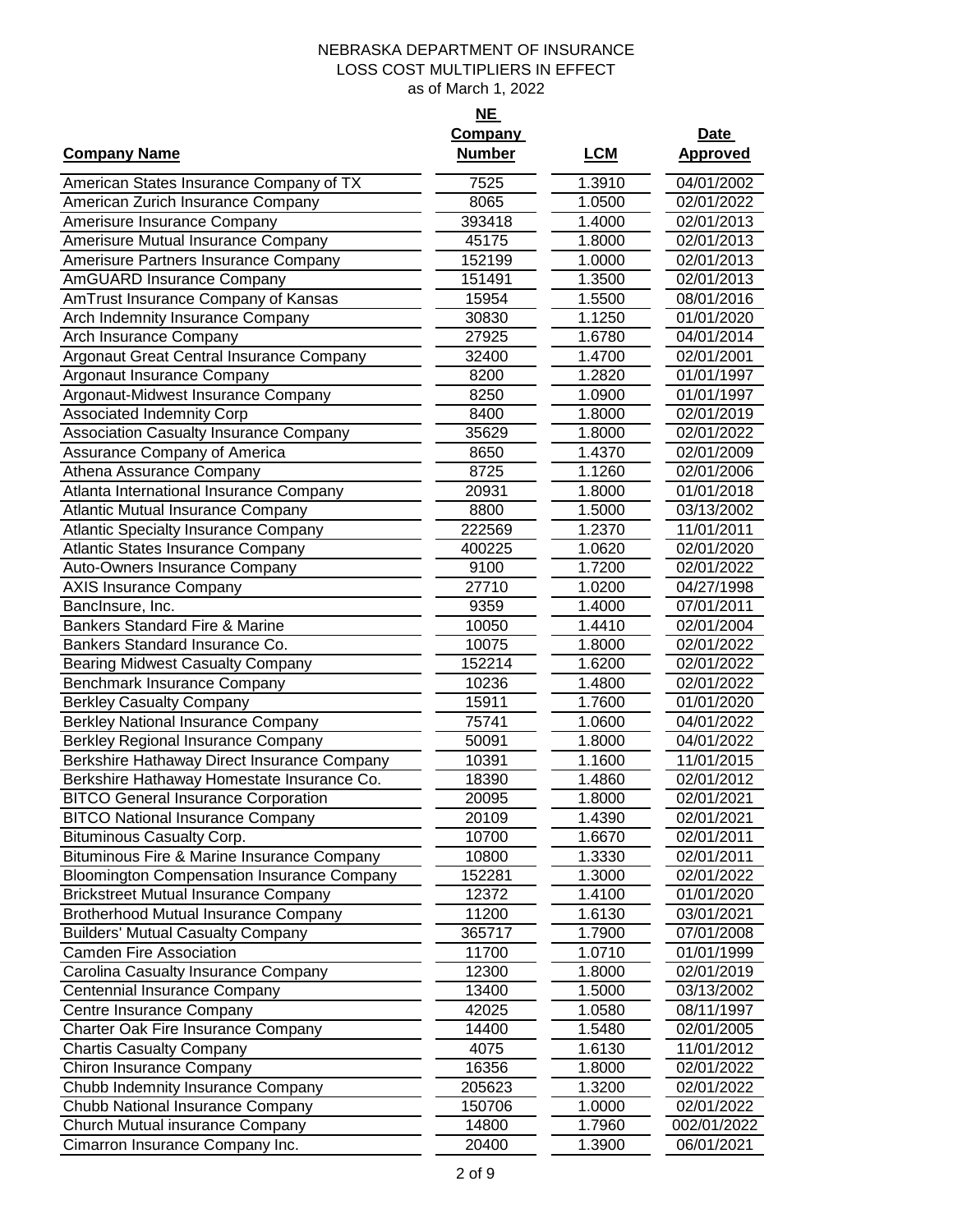**Date** 

# **NE Company**

| <b>Company Name</b>                             | <b>Number</b> | <b>LCM</b> | <b>Approved</b> |
|-------------------------------------------------|---------------|------------|-----------------|
| Cincinnati Casualty Company                     | 15035         | 1.5600     | 10/01/2022      |
| Cincinnati Indemnity Company                    | 15037         | 1.8000     | 10/01/2022      |
| Cincinnati Insurance Company                    | 15040         | 1.3100     | 10/01/2021      |
| Citizens Insurance Company of America           | 31535         | 1.3500     | 10/01/2022      |
| Clarendon National Insurance Company            | 15525         | 1.2600     | 01/01/1999      |
| <b>Clermont Insurance Company</b>               | 18325         | 1.1390     | 02/01/2001      |
| <b>Colonial American Casualty &amp; Surety</b>  | 204417        | 1.3500     | 02/01/2022      |
| Columbia Mutual Insurance Company               | 16081         | 1.5000     | 02/01/2022      |
| Columbia National Insurance Company             | 16084         | 1.2000     | 02/01/2022      |
| Commerce & Industry Insurance Company           | 16200         | 1.7250     | 02/01/2022      |
| <b>Commercial Casualty Insurance Company</b>    | 16215         | 1.4000     | 10/28/2002      |
| <b>Companion Commercial Insurance Company</b>   | 328731        | 1.3500     | 02/01/2014      |
| Companion Property & Casualty Insurance Co.     | 328732        | 1.5400     | 02/01/2014      |
| <b>Continental Casualty Company</b>             | 18000         | 1.8000     | 02/01/2020      |
| <b>Continental Indemnity Company</b>            | 18315         | 1.3920     | 02/01/2016      |
| <b>Continental Insurance Company</b>            | 18250         | 1.0000     | 02/01/2020      |
| <b>Continental Insurance Company</b>            | 18250         | 1.0000     | 02/01/2015      |
| <b>Continental Western Company</b>              | 18375         | 1.8000     | 04/01/2019      |
| Cooperative Mutual Insurance Company            | 18381         | 1.6440     | 06/01/2010      |
| Coregis Insurance Company                       | 48660         | 1.5000     | 05/09/2003      |
| Cresbrook Insurance Company                     | 18961         | 1.7000     | 09/01/2022      |
| Crestbrook Insurance Company                    | 18961         | 1.7000     | 01/01/2019      |
| Crum & Forster Indemnity Company                | 27395         | 1.7010     | 02/01/2020      |
| Cumis Insurance Society, Inc.                   | 19300         | 1.3200     | 06/01/2007      |
| DaimlerChrysler Insurance Company               | 14750         | 1.0300     | 01/01/1998      |
| Dakota Truck Underwriters                       | 203702        | 1.6700     | 02/01/2022      |
| Dallas National Insurance Company               | 11440         | 1.4400     | 01/28/2014      |
| Deerfield Insurance Company                     | 28201         | 1.4500     | 02/01/2011      |
| Depositors Insurance Company                    | 19985         | 1.3150     | 02/01/2020      |
| Diamond Insurance Company                       | 279585        | 1.3000     | 02/01/2014      |
| Diamond State Insurance Company                 | 20027         | 1.3800     | 08/15/2010      |
| Discover Property & Casualty Insurance Company  | 55545         | 1.4070     | 09/01/2010      |
| Donegal Mutual Insurance Company                | 346313        | 1.8000     | 020/01/2022     |
| EastGUARD Insurance Company                     | 151493        | 1.2000     | 02/01/2013      |
| <b>Electric Insurance Company</b>               | 20795         | 1.0540     | 01/01/2004      |
| <b>EMC Property &amp; Casualty</b>              | 5200          | 1.8000     | 02/01/2022      |
| <b>Emcasco Insurance Company</b>                | 20900         | 1.5700     | 020/01/2022     |
| <b>Employers Assurance Company</b>              | 25402         | 1.5000     | 02/01/2019      |
| <b>Employers Compensation Insurance Company</b> | 11512         | 1.7000     | 02/01/2022      |
| <b>Employers Fire Insurance Company</b>         | 21400         | 1.2370     | 11/01/2011      |
| <b>Employers Insurance Of Wausa</b>             | 21450         | 1.8000     | 002/01/2022     |
| <b>Employers Mutual Casualty Company</b>        | 21900         | 1.8000     | 02/01/2021      |
| <b>Employers Preferred Insurance Company</b>    | 10346         | 1.2500     | 02/01/2019      |
| <b>Employers Reinsurance Corporation</b>        | 22201         | 1.3040     | 01/01/2008      |
| <b>Endurance Insurance Company</b>              | 11551         | 1.4500     | 03/01/2017      |
| <b>Everest National Insurance Company</b>       | 64235         | 1.4000     | 01/01/2003      |
| Executive Risk Indemnity Inc.                   | 35181         | 1.1600     | 02/01/2022      |
| Fairfield Insurance Company                     | 23130         | 1.2780     | 12/09/1997      |
| <b>Fairmont Insurance Company</b>               | 23140         | 1.1720     | 07/01/1995      |
| Fairmont Premier Insurance Company              | 72428         | 1.3550     | 07/01/1995      |
| <b>Fairmont Specialty Insurance Company</b>     | 64715         | 1.1500     | 02/01/1998      |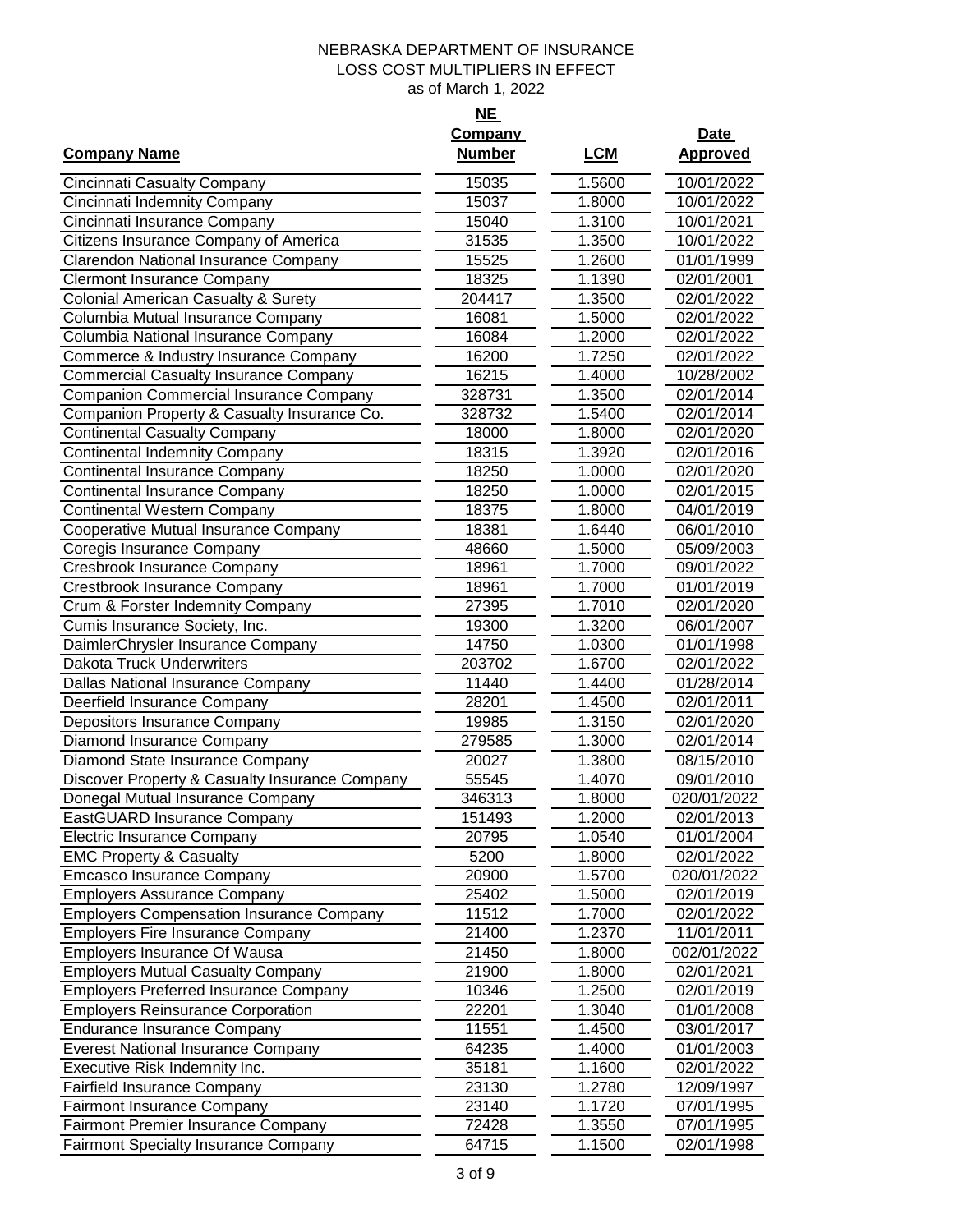|                                                   | <b>Company</b> |            | Date            |
|---------------------------------------------------|----------------|------------|-----------------|
| <b>Company Name</b>                               | <b>Number</b>  | <b>LCM</b> | <b>Approved</b> |
| Falls Lake National Insurance Company             | 148979         | 1.5500     | 02/01/2015      |
| Farm Bureau Mutual                                | 291479         | 1.1830     | 02/01/2010      |
| Farm Bureau Property & Casualty Insurance Co.     | 291479         | 1.3300     | 04/01/2022      |
| Farmers Insurance Exchange                        | 24000          | 1.8000     | 02/01/2018      |
| <b>Farmington Casualty Company</b>                | 25720          | 1.8290     | 02/01/2006      |
| <b>Farmland Mutual Insurance Company</b>          | 25755          | 1.7000     | 09/01/2018      |
| <b>Federal Insurance Company</b>                  | 25800          | 1.8000     | 02/01/2022      |
| <b>Federated Mutual Insurance Company</b>         | 26350          | 1.6420     | 04/01/2022      |
| <b>Federated Reserve Insurance Company</b>        | 16024          | 1.8000     | 04/01/2022      |
| <b>Federated Rural Electric Insurance</b>         | 26385          | 1.2700     | 09/15/2009      |
| <b>Federated Service Insurance Company</b>        | 26390          | 1.3960     | 04/01/2022      |
| <b>Fidelity &amp; Guaranty Insurance Company</b>  | 26675          | 1.2660     | 09/01/2010      |
| Fidelity and Deposit Company of MD                | 26651          | 1.5000     | 02/01/2022      |
| Fidelity and Guaranty Insurance Underwriters Inc. | 26700          | 1.1260     | 09/01/2010      |
| Fire Insurance Exchange                           | 21660          | 1.3100     | 02/01/2021      |
| Fireman's Fund Insurance Company                  | 27700          | 1.1130     | 02/01/2022      |
| Firemen's Insurance Co. of Washington, DC         | 328064         | 1.4750     | 10/01/2021      |
| First Dakota Indemnity Company                    | 296070         | 1.2500     | 02/01/2020      |
| <b>First Liberty Insurance Corporation</b>        | 28087          | 1.7640     | 02/01/2022      |
| First National Insurance Company of America       | 28100          | 1.8000     | 05/01/2017      |
| <b>FirstComp Insurance Company</b>                | 213158         | 1.2500     | 10/01/2020      |
| Florist's Mutual Insurance Company                | 28225          | 1.5320     | 02/01/2016      |
| Foremost Insurance Company                        | 11185          | 1.3350     | 02/01/2014      |
| Foremost Property & Casualty                      | 11800          | 1.8000     | 02/01/2014      |
| Foremost Signature Insurance Company              | 41513          | 1.5710     | 02/01/2014      |
| Frank Winston Crum Insurance, Inc.                | 409316         | 1.4000     | 09/15/2011      |
| Gateway Insurance Company                         | 28825          | 1.2750     | 04/01/2007      |
| <b>General Casualty Company of Illinois</b>       | 29025          | 1.8000     | 03/01/2016      |
| General Casualty Company of WI                    | 29100          | 1.7400     | 03/01/2022      |
| <b>General Casualty Insurance Company</b>         | 18821          | 1.8000     | 03/01/2019      |
| General Insurance Company of America              | 29300          | 1.7720     | 05/01/2017      |
| Genesis Insurance Company                         | 29955          | 1.3200     | 03/26/2002      |
| Grain Dealers Mutual Insurance Company            | 31600          | 1.3680     | 02/01/2001      |
| Granite State Insurance Company                   | 32000          | 1.8000     | 11/01/2012      |
| Graphic Arts Mutual Insurance Company             | 32050          | 1.2480     | 07/01/1995      |
| Gray Insurance Company                            | 36307          | 1.4810     | 08/16/2016      |
| Great American Alliance Insurance Company         | 1925           | 1.1900     | 02/010/2020     |
| Great American Assurance Company                  | 550            | 1.5400     | 02/01/2020      |
| <b>Great American Insurance Company</b>           | 32100          | 1.2600     | 02/01/2020      |
| Great American Insurance Company of NY            | 6400           | 1.4000     | 02/01/2020      |
| Great American Spirit Insurance Company           | 7375           | 1.4000     | 02/01/2020      |
| Great Divide Insurance Company                    | 32525          | 1.3790     | 02/15/2005      |
| <b>Great Midwest Insurance Company</b>            | 18694          | 1.4480     | 09/28/2015      |
| Great Northern Insurance Company                  | 32900          | 1.7100     | 02/01/2022      |
| <b>Great West Casualty Company</b>                | 33100          | 1.5610     | 02/01/2022      |
| Greater New York Mutual Insurance Company         | 32800          | 1.2500     | 07/01/1995      |
| Greenwich Insurance Company                       | 33125          | 1.6000     | 01/01/2008      |
| <b>Grinnell Mutual Reinsurance Company</b>        | 33200          | 1.5330     | 05/01/2022      |
| Guarantee Insurance Company                       | 147996         | 1.5010     | 02/01/2013      |
| GuideOne Elite Insurance Company                  | 62670          | 1.0920     | 04/01/2022      |
| GuideOne Mutual Insurance Company                 | 62900          | 1.3650     | 04/01/2022      |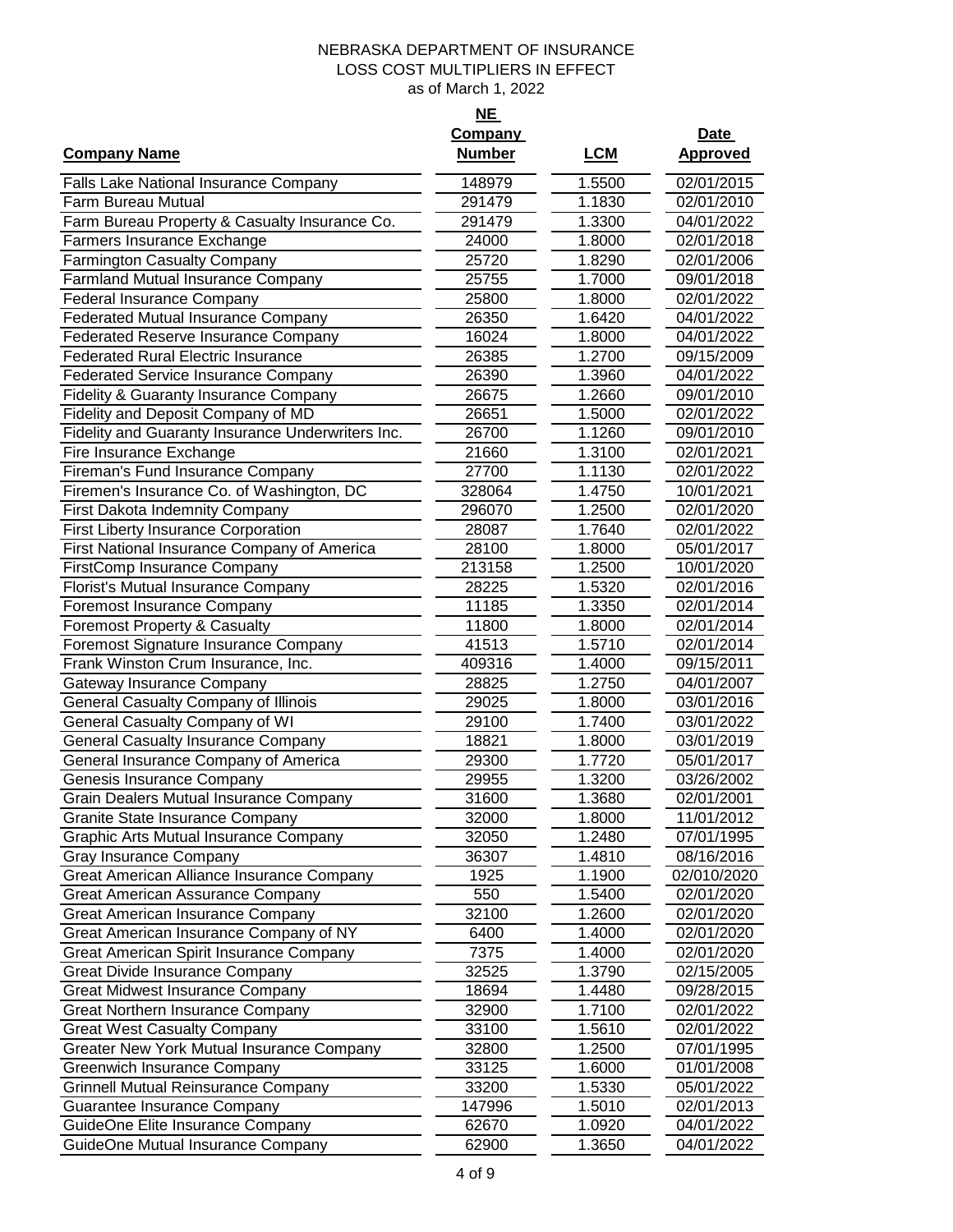#### **Company Name NE Company Number LCM Date Approved** GuideOne Specialty Insurance Company  $14559$  1.7060 04/01/2022 Hamilton Mutual Insurance Company  $\frac{361173}{1.8000}$  02/01/2018 Hanover American Insurance Company 208954 1.3000 12/01/2012 Hanover Insurance Company 33800 1.5000 12/01/2012 Harco National Insurance Company 34050 1.5000 02/01/2011 Harleysville Insurance Company 47150 1.7900 05/01/2020 Harleysville Mutual Insurance Company  $34250$  1.4000 02/01/2011 Harleysville Preferred Insurance Company 340049 1.2200 05/01/2020 Harleysville Worcester Insurance Company 354119 1.6300 05/01/2020 Hartford Accident and Indemnity 34300 1.4990 02/01/2021 Hartford Casualty Insurance Company 34351 1.7990 02/01/2021 Hartford Fire Insurance Company 234400 1.6500 02/01/2021 Hartford Insurance Company of the Midwest 34425 1.7010 02/01/2021 Hartford Underwriters Insurance Company 34725 1.2500 02/01/2021 Hawkeye Security Insurance Company 72775 1.8000 02/01/2015 HDI Global Insurance Company 41343 1.5300 02/01/2021 HDI-Gerling America Insurance Company 30055 1.2400 07/01/2011 Horizon Midwest Casualty Company 152213 1.1000 02/01/2022 Houston General Insurance Company 35931 1.3180 07/01/1995 Illinois National Insurance Company 36200 1.5000 03/01/2002 Imperial Casualty & Indemnity Insurance Comp. 36300 1.4800 04/01/2004 Imperium Insurance Company 69440 1.4480 07/01/2011 IMT Insurance Company (Mutual) 36450 1.4000 02/01/2019 Indemnity Insurance Company of North America 17195 1.0000 02/01/2022 Indiana Lumbermen's Mutual Insurance Company 36810 1.6000 01/01/2005 Ins Company of the State of Pennsylvania 37400 1.5000 03/01/2002 Insurance Company of North American 37300 1.4410 02/01/2022 Insurance Company of the Americas 37239 1.5000 02/01/2003 Insurance Company of the West 37515 1.4500 02/01/2003 Intrepid Insurance Company 10749 1.2780 04/01/2022 Iowa American Insurance Company 1.30525 1.3030 05/01/2014 Iowa Mutual Insurance Company 38700 1.5330 05/01/2014 Kemper Casualty Insurance Company  $\frac{745}{1.4800}$  1.4800 05/01/2003 Key Risk Insurance Company 10885 1.6500 01/01/2020 Le Mars Insurance Company 40425 1.6800 02/01/2020 Liberty Insurance Corporation 40486 1.3440 02/01/2022 Liberty Mutual Fire Insurance Company 40600 1.6800 02/01/2022 Liberty Mutual Insurance Company 1.8000 1.8000 021/01/2022 Lincoln General Insurance Company  $41250$  1.2220 05/17/1996 LM Insurance Corporation 20000 1.0000 02/01/2022 Lumber Mutual Insurance Company  $\overline{a}$  42725  $\overline{a}$  1.8000  $\overline{02/01/2022}$ Lumbermen's Mutual Casualty Company 42500 1.4630 02/01/2001 Lumbermen's Underwriting Alliance  $\frac{42700}{42700}$  1.7430 02/01/2014 Mag Mutual Insurance Company 142617 1.4830 02/01/2020 Manufacturers Alliance Insurance Company  $266131$  1.6300 04/01/2021 Markel American Insurance Company 43705 1.8000 02/01/2019 Markel Insurance Company 1.1500 10/01/2020 1.1500 10/01/2020 Maryland Casualty Company 1.7240 1.7240 02/01/2009 Massachusetts Bay Insurance Company  $44000$  1.4000 12/01/2012 Medical Assurance Company 207902 1.2350 04/01/2001

5 of 9

MEDMARC Casualty Insurance Company 19960 1.2730 04/01/2001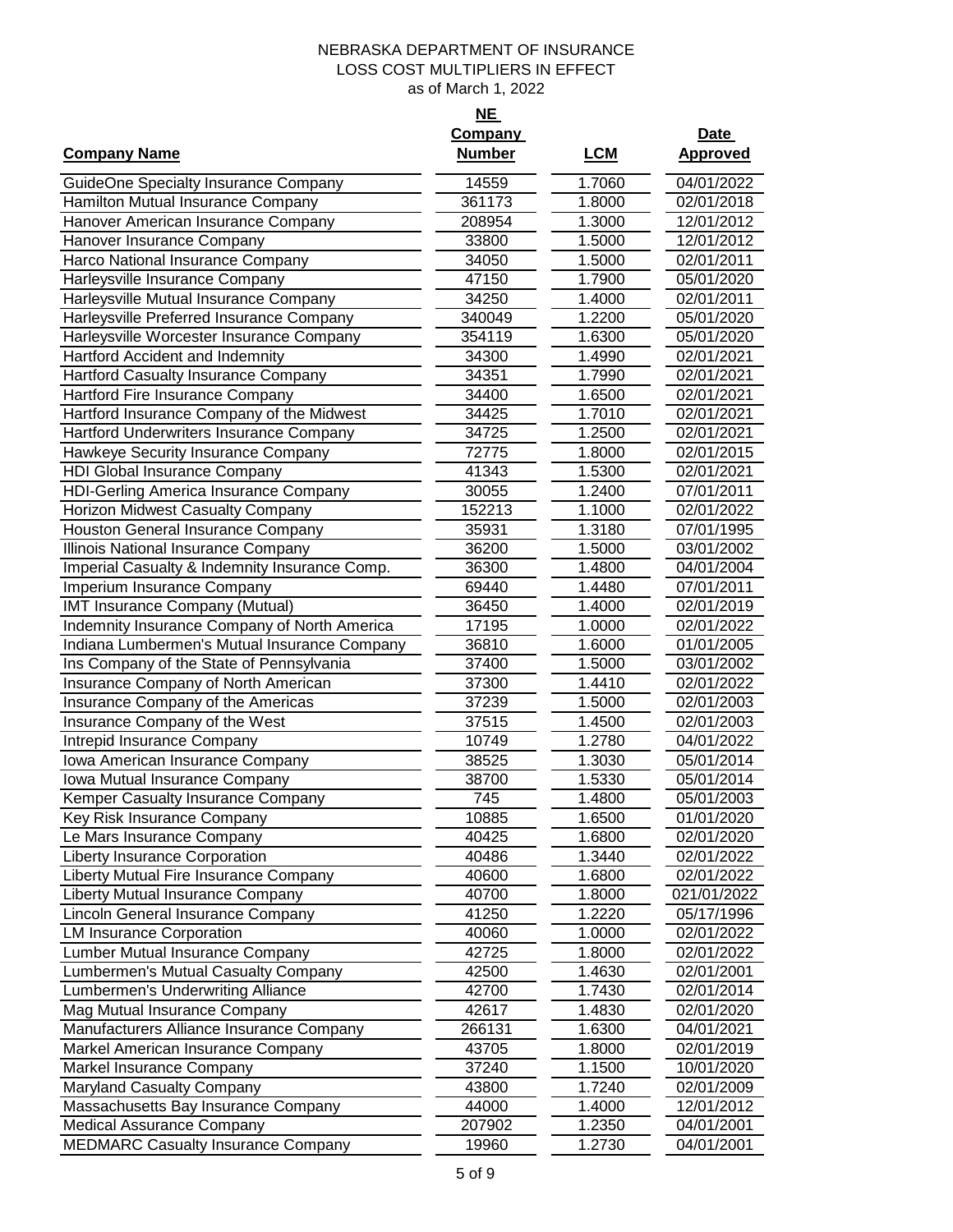#### **Company Name NE Company Number LCM Date Approved** MEMIC Indemnity Company 11030 1.2100 08/01/2018 Metlife Insurance Company of CT  $1.3000$   $1.3000$  02/01/2003 Michigan Millers Mutual Insurance Company 45100 1.8000 02/01/2009 Mid-Century Insurance Company 45400 1.5260 02/01/2018 Middlesex Insurance Company 152049 1.3400 02/01/2022 MidSouth Mutual Insurance Company 12839 1.4620 02/01/2022 Midvale Indemnity Company 27138 1.6100 02/01/2022 Midwest Builders Casualty Mutual Company 365717 1.2500 02/01/2022 Midwest Employers Casualty Company  $46010$  1.4000 02/01/2019 Midwest Family Advantage Insurance Company 16262 1.8500 04/01/2020 Midwest Family Mutual Insurance Company 218963 1.4000 02/01/2015 Midwestern Indemnity Company  $46050$  1.7430 02/01/2015 Millers First Insurance Company 146900 1.4160 01/01/1999 Milwaukee Casualty Insurance Company  $\frac{47015}{1.5500}$  1.5500 08/01/2016 Milwaukee Guardian Insurance Inc 1.2760 1.2750 1.2750 02/01/2003 Milwaukee Insurance Company 47027 1.6000 02/01/2005 Mitsui Sumitomo Insurance Company of America 277325 1.4620 02/01/2022 Mitsui Sumitomo Insurance USA Inc. 72438 1.5000 02/01/2022 Motorists Commercial Mutual Insurance 4200 1.4130 03/01/2019 National American Insurance Company 19900 1.2000 1.2000 04/01/2021 National Casualty Company **1.5650** 1.5650 09/01/2022 National Farmers Union Property & Casualty Co 60901 1.4000 02/01/2004 National Fire Insurance Company of Hartford 51200 1.4650 02/01/2020 National Interstate Insurance Company  $\qquad \qquad 51815$  1.0100 10/01/2015 National Liability & Fire Insurance Company 148660 1.5500 02/01/2022 National Liability Fire Insurance Company  $1.3000$  07/01/1995 National Surety Corporation **1.2610** 1.2610 1.2610 02/01/2022 National Union Fire Company Of PA 52900 1.5000 03/01/2002 Nationwide Agribusiness Insurance Company  $1.7000$  09/01/2022 Nationwide Mutual Insurance Company  $1.8000$  02/01/2020 Netherlands Insurance Company/The  $299557$  1.5450 02/01/2015 New Hampshire Indemnity Insurance  $\frac{54450}{1.5000}$  1.5000 03/01/2002 New Hampshire Insurance Company  $54500$  1.2750 03/01/2002 New York Marine & General Insurance Company  $1.4080$  01/31/2011 Nipponkoa Insurance Company 305198 1.4070 02/01/2006 NorGUARD Insurance Company 151492 1.4500 02/01/2013 North American Elite Insurance Company 80075 1.2000 09/01/2021 North American Specialty Insurance  $\overline{55515}$  1.6000 09/01/2021 North Pointe Insurance Company 295896 1.5150 03/01/2022 North River Insurance Company of NJ/ The 56350 1.1730 02/01/2015 Northern Insurance Company of New York  $55900$  1.2210 02/01/2009 NorthStone Insurance Company 13045 1.6800 01/01/2020 Nova Casualty Company 42552 1.5200 02/01/2014 Oak River Insurance Company 1.2980 1.2980 02/01/2012 OBI National Insurance Company 152251 1.0470 02/01/2017 Ohio Casualty Insurance Company 67300 1.8000 02/01/2022 Ohio Farmers Insurance Company 57400 1.0910 02/01/2022 Ohio Security Insurance Company  $57550$  1.7150 02/01/2022 Old Republic General Insurance Corporation 37677 1.7200 02/01/2022 Old Republic Insurance Company 57900 1.5100 02/01/2022 OneBeacon America Insurance Company 16725 1.0470 11/01/2011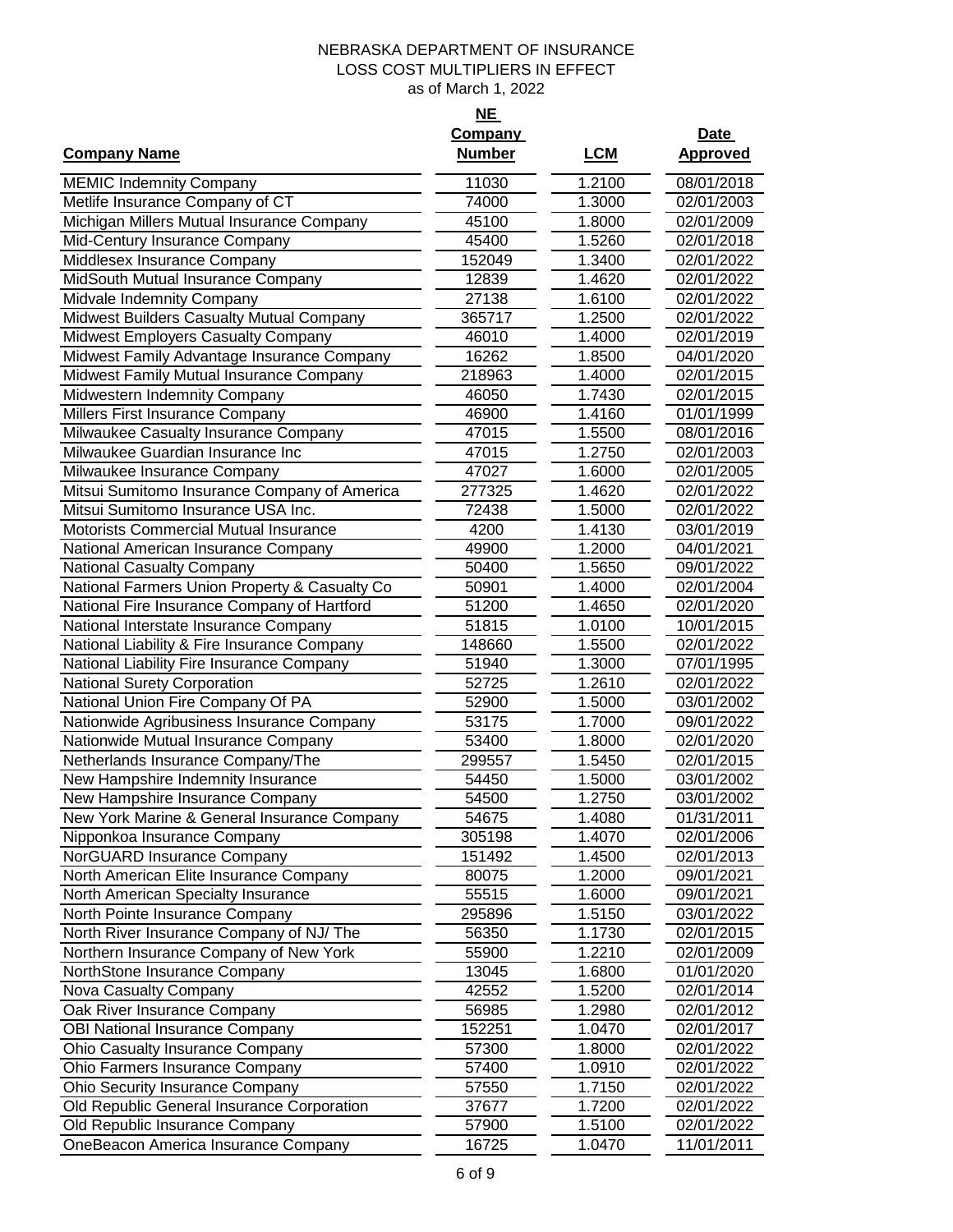|                                                  | <b>Company</b> |            | Date            |
|--------------------------------------------------|----------------|------------|-----------------|
| <b>Company Name</b>                              | <b>Number</b>  | <b>LCM</b> | <b>Approved</b> |
| OneBeacon Insurance Company                      | 28950          | 1.0470     | 11/01/2011      |
| <b>Owners Insurance Company</b>                  | 58558          | 1.5400     | 02/01/2022      |
| Pacific Employers Insurance Company              | 58600          | 1.1700     | 02/01/2022      |
| Pacific Indemnity Company                        | 58800          | 1.5300     | 02/01/2022      |
| Peerless Indemnity Insurance Company             | 8905           | 1.7660     | 02/01/2015      |
| Peerless Insurance Company                       | 59600          | 1.8000     | 02/01/2015      |
| Penn Millers Insurance Company                   | 307213         | 1.8000     | 02/01/2015      |
| Penn National Mutual Casualty                    | 60200          | 1.3640     | 07/01/2000      |
| Penn-America Insurance Company                   | 59660          | 1.3800     | 08/15/2010      |
| Pennsylvania General Insurance Company           | 59800          | 1.1360     | 03/14/2000      |
| Pennsylvania Manufacturers' Association Ins. Co. | 60050          | 1.4170     | 04/01/2021      |
| Pennsylvania Manufacturers' Indemnity Co.        | 266132         | 1.2750     | 04/01/2021      |
| <b>Petroleum Casualty Company</b>                | 60650          | 1.1270     | 01/01/1996      |
| Pharmacists Mutual Insurance Company             | 60663          | 1.3000     | 02/01/2022      |
| Phoenix Insurance Company                        | 61000          | 1.1260     | 02/01/2006      |
| PinnaclePoint Insurance Company                  | 15137          | 1.8000     | 01/01/2020      |
| Platte River Insurance Company                   | 61395          | 1.0260     | 07/01/1999      |
| Praetorian Insurance Company                     | 37535          | 1.6550     | 03/01/2022      |
| Preferred Employers Insurance Company            | 10900          | 1.2000     | 01/01/2020      |
| Preferred Professional Insurance Company         | 62775          | 1.3388     | 11/02/2007      |
| Preserver Insurance Company                      | 15586          | 1.5500     | 07/01/2013      |
| Previsor Insurance                               | 21776          | 1.2820     | 02/01/2022      |
| Property & Casualty Ins. Co. of Hartford         | 34690          | 1.7390     | 02/01/2021      |
| Property and Casualty Insurance Company          | 205500         | 1.4120     | 02/01/2018      |
| Protective Insurance Company                     | 63400          | 1.6090     | 02/01/2020      |
| QBE Insurance Corporation                        | 44454          | 1.8000     | 03/01/2022      |
| Quanta Indemnity Company                         | 50950          | 1.1300     | 04/01/1994      |
| Redland Insurance Company                        | 64810          | 1.2600     | 02/01/2006      |
| Redwood Fire and Casualty Insurance              | 64835          | 1.7830     | 12/01/2014      |
| <b>Regent Insurance Company</b>                  | 64850          | 1.2150     | 03/01/2022      |
| Republic Indemnity Company of America            | 203452         | 1.2570     | 05/01/2003      |
| Republic Indemnity Company of California         | 203451         | 1.4200     | 05/01/2003      |
| Republic Western Insurance Company               | 65575          | 1.2500     | 07/01/1995      |
| Riverport Insurance Company                      | 211993         | 1.4100     | 04/01/2022      |
| <b>RLI Insurance Company</b>                     | 149116         | 1.5650     | 09/15/2012      |
| Rockwood Casualty Insurance Company              | 35505          | 1.5000     | 06/01/2017      |
| Royal Indemnity Company                          | 66501          | 1.0480     | 02/15/2001      |
| Safeco Insurance Company of America              | 67000          | 1.1200     | 03/21/2000      |
| Safety First Insurance Company                   | 279140         | 1.4200     | 02/01/2003      |
| Safety National Casualty Corp.                   | 67260          | 1.2800     | 02/01/2003      |
| Sagamore Insurance Company                       | 67275          | 1.3560     | 05/16/2016      |
| Samsung Fire & Marine Insurance Company          | 410703         | 1.4140     | 02/01/2012      |
| SeaBright Insurance Company                      | 261195         | 1.4100     | 05/01/2017      |
| Security Insurance Company of Hartford           | 68500          | 1.4670     | 02/15/2001      |
| Security National Insurance Company              | 19879          | 1.2000     | 03/01/2022      |
| Select Insurance Company                         | 68850          | 1.2990     | 01/01/1998      |
| Seneca Insurance Company                         | 69015          | 1.3840     | 12/15/2009      |
| Sentinel Insurance Company LTD                   | 263943         | 1.6000     | 02/01/2021      |
| Sentry Casualty Company                          | 223965         | 1.3210     | 02/01/2017      |
| Sentry Insurance Mutual Company                  | 69050          | 1.6800     | 02/01/2022      |
| Sentry Select Insurance Company                  | 39481          | 1.8000     | 02/01/2022      |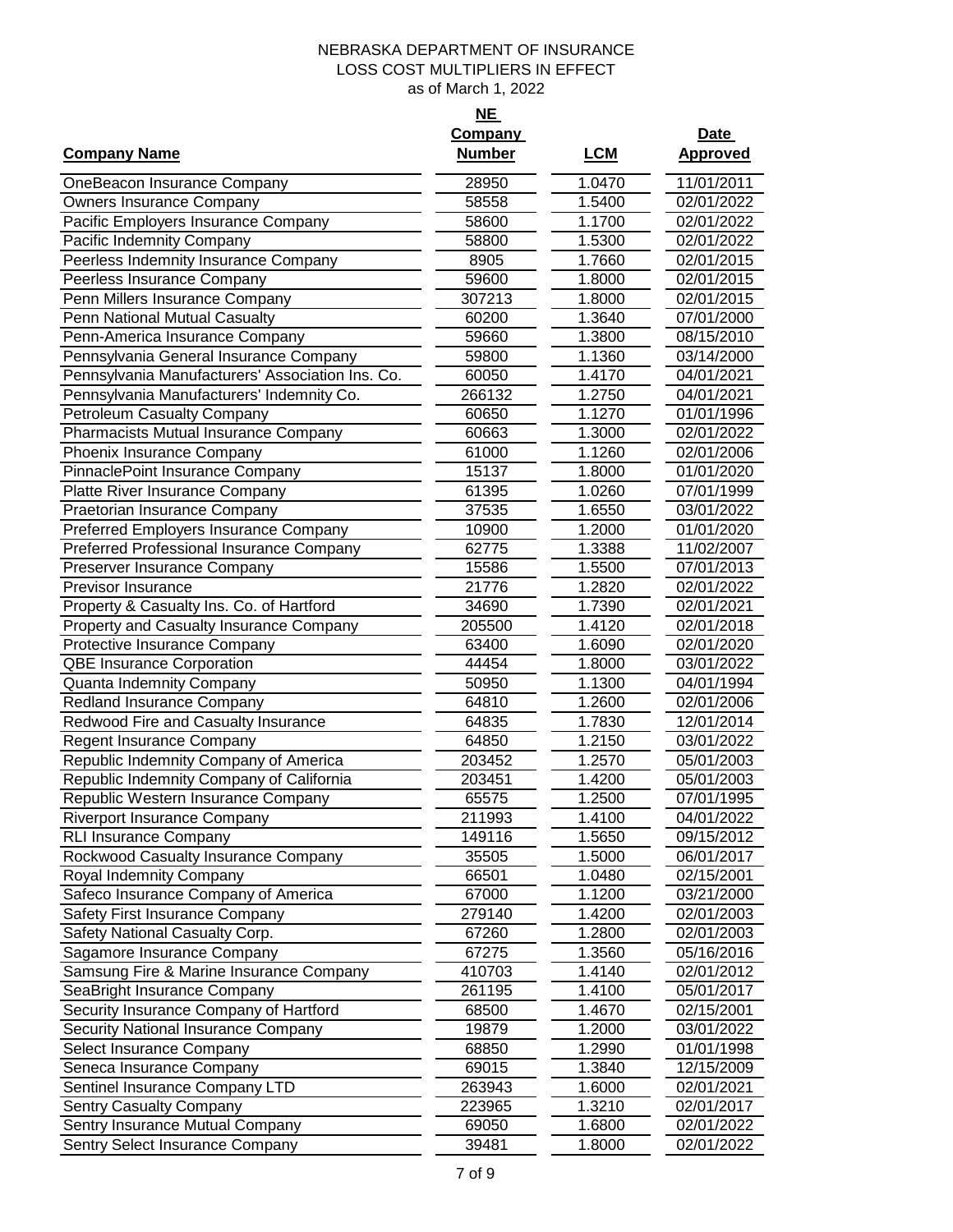#### **Company Name NE Company Number LCM Date Approved** Sequoia Insurance Company 22985 1.0500 03/01/2022 Service American Indemnity Company  $39512$  1.4200 02/15/2019 Service Lloyds Insurance Company 43389 1.2100 01/01/2021 SFM Mutual Insurance Company 151782 1.3600 05/01/2007 SFM Safe Insurance Company 15702 1.8000 05/01/2017 SFM Select Insurance Company 27049 1.1300 12/01/2020 Silver Oak Casualty 24698 1.8000 04/01/2022 Sirius America Insurance Company 2008 100 102/01/2022 Sompo America Fire & Marine Insurance Co.  $\qquad \qquad 38997$  1.3130 02/01/2022 Sompo America Insurance Company  $11126$  1.7500 02/01/2022 Sompo Japan Fire & Marine 2001 2017 2018 1.0030 05/01/2017 Sompo Japan Insurance Company of America 11126 1.3370 05/01/2017 Southern Insurance Company 69600 1.4500 06/01/2006 SPARTA Insurance Company 1.5500 09/01/2010 St. Paul Fire and Marine Insurance Company  $\overline{67400}$   $\overline{1.4070}$   $\overline{02/01/2006}$ St. Paul Guardian Insurance Company 67450 1.5480 02/01/2006 St. Paul Medical Liability Insurance Company 64670 1.5240 02/01/2004 St. Paul Mercury Insurance Company 67600 1.2660 02/01/2006 Standard Fire Insurance Company 70300 1.0000 02/01/2006 Star Insurance Company 2006 1.4000 1.4000 1.4000 1.4000 05/01/2002 StarNet Insurance Company 65965 1.6000 02/01/2019 Starr Indemnity & Liability Company  $65450$  1.5120 01/01/2018 Starr Specialty Insurance Company 16109 16109 1.2960 01/01/2018 StarStone National Insurance Company 25496 1.5150 01/01/2017 State Farm Fire & Casualty Company  $70800$  1.8000 05/01/2022 State National Insurance Company Inc. <br>149286 1.6000 12/18/2013 Stonebridge Insurance Company 1.3330 1.3330 07/20/1995 Stonetrust Commercial Insurance Company  $11042$  1.3900 02/01/2020 Stonetrust Premier Casualty 16577 1.0430 02/01/2022 Stonewood National Insurance Company 148979 1.5500 02/15/2013 Stonington Insurance Company 54875 1.0500 03/01/2022 SUA Insurance Company 1.5370 07/01/2008 SummitPoint Insurance Company 15136 1.1200 01/01/2020 SUNZ Insurance Company 34762 1.7330 02/01/2022 T.H.E. Insurance Company 205026 1.6000 02/01/2019 Technology Insurance Company 207108 1.3500 03/01/2022 The North River Insurance Company 21105 1.2570 02/01/2020 TIG Insurance Company 22427 1.3550 07/01/1995 TNUS Insurance Company 54850 1.0000 10/01/2008 Tokio Marine & Fire Insurance Company LTD 72750 1.3140 07/13/1995 Tower Insurance Company of NY 330834 1.3500 07/01/2013 Trans Pacific Insurance Company 2008 1.1170 1.1170 1.1170 10/01/2008 Transcontinental Insurance Company 73100 1.1500 11/15/2005 Transguard Insurance Company of America, Inc. 28886 1.3640 02/01/2004 Transportation Insurance Company 73700 1.6850 02/01/2020 Travelers Casualty & Surety of America 225 1.8290 02/01/2005 Travelers Casualty and Surety Company 200 1.4070 02/01/2005 Travelers Casualty Company of CT 198 198 1.0340 08/14/1997 Travelers Casualty Insurance Company of America 230 1.8290 02/01/2005 Travelers Commercial Insurance Company 240 1.2160 08/14/1997 Travelers Indemnity Company 73900 1.0000 02/01/2006